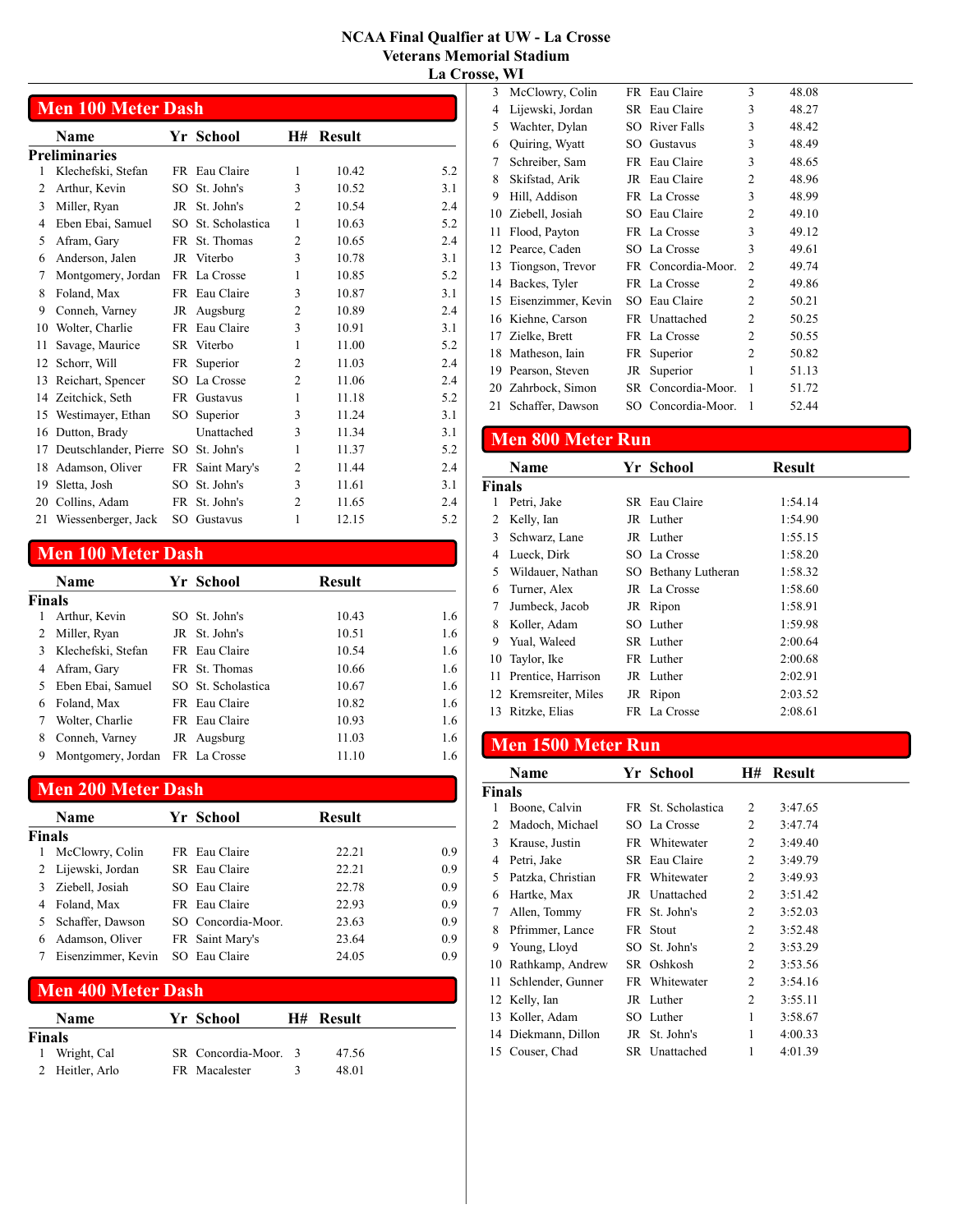#### Finals ... (Men 1500 Meter Run)

| <b>Name</b>           | Yr School             | H#             | <b>Result</b> |
|-----------------------|-----------------------|----------------|---------------|
| 16 Munoz, Julian      | SO St. Olaf           |                | 4:01.72       |
| 17 Fiala, Calvin      | FR Stout              |                | 4:03.86       |
| 18 DeWall, Lars       | FR St. Scholastica    | 1              | 4:04.07       |
| 19 Yual, Waleed       | SR Luther             | 1              | 4:08.17       |
| 20 Schwarz, Lane      | JR Luther             |                | 4:08.74       |
| 21 Gilbertson, Henrik | JR St. Olaf           |                | 4:09.39       |
| 22 Anderson, Jakin    | JR Bethany Lutheran 1 |                | 4:09.71       |
| 23 Hildebrand, Ben    | FR Ripon              | 1              | 4:43.93       |
| --- Franz, Chad       | SO La Crosse          | $\mathfrak{D}$ | <b>DNF</b>    |

### Men 5000 Meter Run

|                | Name                  | Yr  | <b>School</b>      | <b>H#</b>      | <b>Result</b> |
|----------------|-----------------------|-----|--------------------|----------------|---------------|
| <b>Finals</b>  |                       |     |                    |                |               |
| 1              | Easker, Aaron         | 8   | Wisconsin Runner 2 |                | 14:29.51      |
| $\overline{2}$ | Isahak, Munir         | SR. | Concordia-Moor.    | $\overline{2}$ | 14:40.33      |
| 3              | Wegner, Isaac         |     | SO La Crosse       | $\overline{2}$ | 14:56.29      |
| 4              | Evans, Josh           |     | Unattached         | $\overline{2}$ | 14:58.07      |
| 5              | Beck, Colin           |     | SR Luther          | $\overline{2}$ | 15:09.52      |
| 6              | Lau, Dan              | JR  | Eau Claire         | $\overline{2}$ | 15:10.28      |
| 7              | Shea, Mason           |     | FR Eau Claire      | $\overline{2}$ | 15:15.81      |
| 8              | Goldsmith, Andy       | JR  | St. John's         | $\overline{c}$ | 15:16.78      |
| 9              | Altier, Tom           |     | SR Luther          | $\overline{2}$ | 15:21.06      |
| 10             | Strojny, Alex         |     | FR La Crosse       | $\overline{2}$ | 15:22.93      |
| 11             | Cavanaugh, Eamon      | FR  | St. John's         | 1              | 15:26.26      |
| 12             | Haffner, Brett        | SR  | Eau Claire         | $\overline{2}$ | 15:26.35      |
| 13             | Kehoe, Joseph         | JR  | Oshkosh            | 2              | 15:29.21      |
| 14             | Gross, Sid            | JR  | Eau Claire         | 1              | 15:29.36      |
| 15             | Stangel, Ben          | FR  | La Crosse          | 1              | 15:34.76      |
|                | 16 Bye, Tracy         | FR  | La Crosse          | 1              | 15:35.81      |
|                | 17 Skemp, Andrew      | FR  | St. Olaf           | 2              | 15:37.43      |
| 18             | McCollor, Adam        | JR  | Unattached         | 1              | 15:41.06      |
|                | 19 Peterson, Jesse    | FR  | Eau Claire         | 1              | 15:42.47      |
|                | 20 Decleene, Jonah    | FR  | Ripon              | 1              | 15:53.18      |
| 21             | Anderson, Reed        | SR  | La Crosse          | $\overline{2}$ | 15:55.21      |
| 22             | Rogers, Ryan          | SR  | Luther             | 1              | 15:57.09      |
| 23             | Thaler, Joey          | FR  | Eau Claire         | 1              | 15:57.66      |
|                | 24 Farrand, Fred      |     | SR Luther          | 1              | 16:01.32      |
|                | 25 Dolnik, Ryan       | JR  | Oshkosh            | 1              | 16:01.91      |
|                | 26 Fellingham, Kaeden |     | SO Luther          | 1              | 16:02.45      |
| 27             | Barber, Joey          |     | FR Eau Claire      | $\overline{2}$ | 16:04.77      |
| 28             | Burjes, Caleb         |     | SR Luther          | 1              | 16:12.38      |
| 29             | Max, Quenton          |     | SR Luther          | 1              | 16:14.02      |
|                | 30 Daniels, Billy     | JR  | Lawrence           | 1              | 16:24.75      |
| 31             | Bartness, Dylan       | FR  | St. John's         | 1              | 16:34.01      |
|                | 32 Boudreau, Caleb    |     | FR Eau Claire      | 1              | 16:42.50      |
|                | --- Bocovich, Logan   | SO. | St. Olaf           | $\overline{2}$ | <b>DNF</b>    |
| $---$          | Wolfe, Christopher    | FR  | La Crosse          | $\overline{2}$ | <b>DNF</b>    |
| $---$          | Moon, Spencer         | SO  | Simpson            | $\overline{2}$ | DNF           |
| $---$          | Dudley, Harry         | SR  | Simpson            | 2              | <b>DNF</b>    |
| $-$            | Gregg, Ethan          |     | SO La Crosse       | $\overline{c}$ | <b>DNF</b>    |
|                | --- Franz, Chad       |     | SO La Crosse       | $\overline{2}$ | DNF           |

| <b>Men 110 Meter Hurdles</b> |                   |              |               |     |  |  |  |  |
|------------------------------|-------------------|--------------|---------------|-----|--|--|--|--|
|                              | <b>Name</b>       | Yr School    | <b>Result</b> |     |  |  |  |  |
| Finals                       |                   |              |               |     |  |  |  |  |
|                              | Kramarczuk, Lucas | SO St. Olaf  | 14.41         | 1.3 |  |  |  |  |
|                              | 2 Thomsen, Josh   | FR Hamline   | 14.52         | 1.3 |  |  |  |  |
|                              | Reilly, Carson    | FR La Crosse | 14.86         | 1.3 |  |  |  |  |
|                              | Telschow, Oscar   | SO Ripon     | 16.21         | 1.3 |  |  |  |  |
|                              | Angstman, Zach    | SR Hamline   | 16.28         | 1.3 |  |  |  |  |

### Men 400 Meter Hurdles

|               | <b>Name</b>    | Yr School   | <b>Result</b> |  |
|---------------|----------------|-------------|---------------|--|
| <b>Finals</b> |                |             |               |  |
|               | Thomsen, Josh  | FR Hamline  | 53.33         |  |
|               | 2 Myres, David | FR Bethel   | 54.60         |  |
|               | Peters, Cole   | JR Luther   | 54.62         |  |
|               | Schulze, Sam   | FR Gustavus | 57.59         |  |
|               | Shen, Francis  | Unattached  | 63.05         |  |

### Men 3000 Meter Steeplechase

|               | Name                   | Yr School        | <b>Result</b> |
|---------------|------------------------|------------------|---------------|
| <b>Finals</b> |                        |                  |               |
|               | Loenser, Adam          | FR La Crosse     | 9:05.71       |
| 2             | Kelly, Will            | SO St. Olaf      | 9:14.88       |
|               | Ritzke, Elias          | FR La Crosse     | 9:22.62       |
| 4             | Halla, Colton          | JR St. Thomas    | 9:28.73       |
|               | 5 Shoemaker-Allen, Zac | Wisconsin Runner | 9:38.27       |
| 6             | Chaffin, Luke          | FR Unattached    | 9:41.99       |
|               | Galley, Jace           | SR Unattached    | 10:23.83      |

### Men 4x100 Meter Relay

|   | <b>Team</b>              | Relay | <b>Result</b>           |  |
|---|--------------------------|-------|-------------------------|--|
|   | Finals                   |       |                         |  |
| 1 | St. John's (Minn.)       |       | 40.65                   |  |
|   | 1) Young, Jack JR        |       | 2) Arthur, Kevin SO     |  |
|   | 3) Labine, Brady JR      |       | 4) Miller, Ryan JR      |  |
|   | 2 Wis.-La Crosse         |       | 40.85                   |  |
|   | 1) Montgomery, Jordan FR |       | 2) Blaskowski, Sam FR   |  |
|   | 3) Kotarak, Justin SR    |       | 4) Schuster, Kaleb SR   |  |
|   | 5) Pearce, Caden SO      |       | 6) Reichart, Spencer SO |  |
| 3 | Gustavus Adolphus        |       | 42.63                   |  |
|   | 1) Gast, Dylan SO        |       | 2) Quiring, Wyatt SO    |  |
|   | 3) Zeitchick, Seth FR    |       | 4) Hecht, Jared FR      |  |
|   | 5) Subah, Isaiah FR      |       |                         |  |
| 4 | Wis.-Superior            |       | 45.45                   |  |
|   | 1) Schorr, Will FR       |       | 2) Matheson, Iain FR    |  |
|   | 3) Pearson, Steven JR    |       | 4) Westimayer, Ethan SO |  |
|   |                          |       |                         |  |

#### Men 4x400 Meter Relay

|        | Team                   | Relay | <b>Result</b>         |  |
|--------|------------------------|-------|-----------------------|--|
| Finals |                        |       |                       |  |
|        | Concordia-Moorhead     |       | 3:24.19               |  |
|        | 1) Wright, Cal SR      |       | 2) Gagnon, Hayden SR  |  |
|        | 3) Schuller, Colin SR  |       | 4) Kern, Tommy FR     |  |
|        | 5) Schaffer, Dawson SO |       | 6) Zahrbock, Simon SR |  |
|        | 7) Tiongson, Trevor FR |       |                       |  |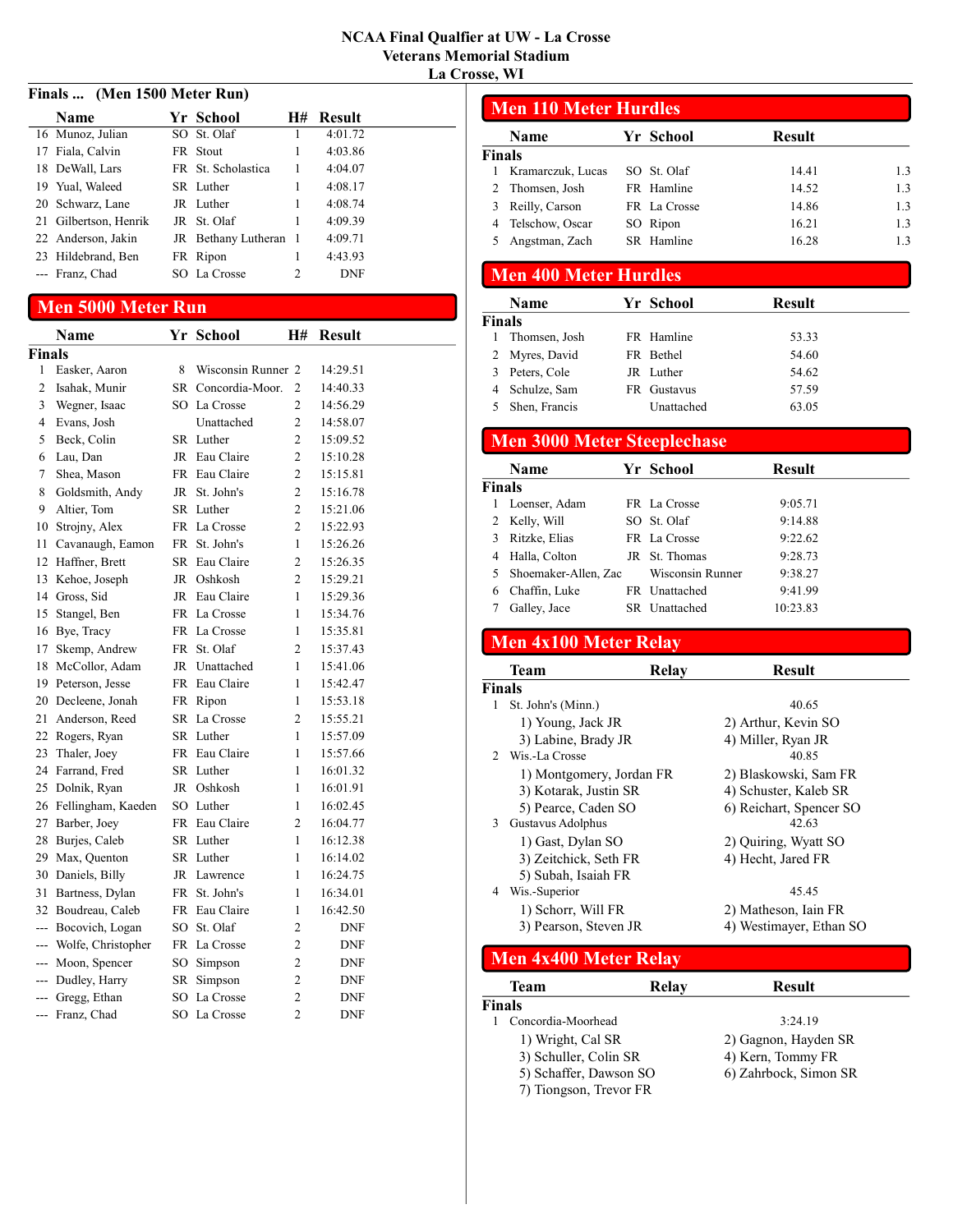#### Finals ... (Men 4x400 Meter Relay)

|                | Finals  (Men 4x400 Meter Relay) |  |                    |                   |  |
|----------------|---------------------------------|--|--------------------|-------------------|--|
|                | Team                            |  | <b>Relay</b>       | Result            |  |
| $\mathfrak{D}$ | Luther                          |  |                    | 3:40.87           |  |
|                | <b>Men High Jump</b>            |  |                    |                   |  |
|                | Name                            |  | Yr School          | <b>Result</b>     |  |
| Finals         |                                 |  |                    |                   |  |
| 1              | Wolf, Austin                    |  | JR North Dakota    | $2.11m$   6-11.00 |  |
| 2              | Andringa, Nathan                |  | FR La Crosse       | $2.05m$   6-08.75 |  |
| 3              | Krystosek, Josh                 |  | FR Whitewater      | $1.95m$   6-04.75 |  |
| 4              | Keller, Wes                     |  | FR Eau Claire      | $1.95m$   6-04.75 |  |
| 4              | Fisher, Ben                     |  | SO Ripon           | $1.95m$   6-04.75 |  |
| 6              | Kestell, Oren                   |  | SR St. Norbert     | $1.95m$   6-04.75 |  |
| 7              | Marsh, Anthony                  |  | FR Concordia-Moor. | $1.90m$   6-02.75 |  |
| 8              | Ravenscroft, Cade               |  | FR Stevens Point   | $1.90m$   6-02.75 |  |
| 9              | Rule, Joey                      |  | FR Eau Claire      | $1.90m$   6-02.75 |  |
| 10             | Cicciarelli, Robby              |  | JR St. Norbert     | $1.85m$   6-00.75 |  |
|                | Velishek, Christian             |  | SR Hamline         | ΝH                |  |

### Men Pole Vault

|               | Name                    | Yr School       | <b>Result</b>      |
|---------------|-------------------------|-----------------|--------------------|
| <b>Finals</b> |                         |                 |                    |
| 1             | Zastrow, Noah           | Unattached      | $5.20m$   17-00.75 |
| 2             | Tranel, Eli             | JR Oshkosh      | $5.01m$   16-05.25 |
| 3             | Backes, Jacob           | FR Stout        | $4.86m$   15-11.25 |
| 4             | Schindler, Shawn        | JR St. John's   | $4.86m$   15-11.25 |
| 5             | Schermacher, Jaxsen     | SR St. Norbert  | $4.71m$   15-05.50 |
| 6             | Stauffer, Joseph        | SO St. John's   | $4.71m$   15-05.50 |
| 6             | Barth, Mason            | FR Stout        | $4.71m$   15-05.50 |
| 8             | Bitz, Chris             | FR Whitewater   | $4.56m$   14-11.50 |
| 8             | Charbonneau, Joseph     | FR St. John's   | $4.56m$   14-11.50 |
| 10            | Larson, Logan           | SO La Crosse    | $4.56m$   14-11.50 |
| 11            | Jensen, Joseph          | FR La Crosse    | $4.41m$   14-05.50 |
| 12            | Schultz, Christian      | FR La Crosse    | $4.41m$   14-05.50 |
| 12            | Oslage, Tyler           | FR Eau Claire   | $4.41m$   14-05.50 |
|               | 12 Brown, Jack          | JR Eau Claire   | $4.41m$   14-05.50 |
| 12            | Arnold, Dylan           | FR St. Olaf     | $4.41m$   14-05.50 |
|               | --- Gatz, Aidan         | FR Saint Mary's | <b>NH</b>          |
|               | Tomazevic, Jacob        | SO Stout        | <b>NH</b>          |
|               | Strupp, Coleton         | JR Saint Mary's | <b>NH</b>          |
|               | Giljohann, Adam         | FR Whitewater   | NH                 |
|               | --- Mittelstadt, Marcus | FR St. Norbert  | <b>NH</b>          |
|               | --- Knoche, Tommy       | SR La Crosse    | NH                 |
| $---$         | Stack, Matthew          | SR Saint Mary's | ΝH                 |

## Men Long Jump

|        | <b>Name</b>            |     | Yr School    | H#             | <b>Result</b>      |      |
|--------|------------------------|-----|--------------|----------------|--------------------|------|
| Finals |                        |     |              |                |                    |      |
|        | Blaskowski, Sam        |     | FR La Crosse | 2              | $7.54m$   24-09.00 | 2.2  |
|        | Walker, Dameco         |     | JR Ripon     | 2              | $7.40m$   24-03.50 | 3.0  |
|        | Sorenson, Cameron      |     | JR La Crosse | 2              | $7.17m$   23-06.25 | 3.8  |
|        | Hermes, Andrew         |     | SO La Crosse | $\overline{c}$ | $7.01m$   23-00.00 | 3.3  |
|        | Velishek, Christian    |     | SR Hamline   | 2              | $6.97m$   22-10.50 | 2.5  |
| 6      | Brown III, Charles (Bu |     | Unattached   | 2              | $6.97m$   22-10.50 | 1.6  |
|        | Pfeil, C.J.            | SO. | Whitewater   | 2              | $6.92m$   22-08.50 | 2.2. |

| . |                        |                 |                |                    |     |
|---|------------------------|-----------------|----------------|--------------------|-----|
| 8 | Subah, Isaiah          | FR Gustavus     | $\overline{2}$ | $6.90m$   22-07.75 | 2.4 |
| 9 | Arimi, Johanan         | SR Macalester   | 2              | $6.64m$   21-09.50 | 2.1 |
|   | 10 Neumann, Tim        | FR Whitewater   | 2              | $6.54m$   21-05.50 | 0.8 |
|   | 11 Cooper, Dan         | SO Saint Mary's | 1              | $6.44m$   21-01.50 | 4.8 |
|   | 12 Decker, Karter      | SR St. Norbert  | 2              | $6.41m$   21-00.50 | 2.3 |
|   | 13 Braun, Michael      | FR Hamline      | 1              | $6.38m$   20-11.25 | 3.6 |
|   | 14 Folz, Jordan        | FR Eau Claire   | 1              | $6.17m$   20-03.00 | 2.8 |
|   | 15 Schermacher, Jaxsen | SR St. Norbert  | 2              | 5.98m   19-07.50   | 2.1 |
|   | 16 Powell, Nathaniel   | FR Viterbo      |                | $5.29m$   17-04.25 | 1.5 |
|   |                        |                 |                |                    |     |

### Men Triple Jump

|               | <b>Name</b>       | Yr School           | <b>Result</b>       |     |
|---------------|-------------------|---------------------|---------------------|-----|
| <b>Finals</b> |                   |                     |                     |     |
|               | Marzinske, Jake   | SO Bethany Lutheran | $14.74m$   48-04.50 | 1.6 |
| 2             | Zettle, Brayden   | FR Whitewater       | $14.38m$   47-02.25 | 1.3 |
| 3             | Cady, William     | FR La Crosse        | $14.33m$   47-00.25 | 3.1 |
| 4             | Roehl, Chase      | FR La Crosse        | $14.03m$   46-00.50 | 2.0 |
| 5             | Arimi, Johanan    | SR Macalester       | $14.02m$   46-00.00 | 1.0 |
| 6             | Crary, Nick       | SO La Crosse        | $14.02m$   46-00.00 | 2.0 |
| 7             | Wallace, Michael  | JR St. John's       | $14.00m$   45-11.25 | 1.2 |
| 8             | Walker, Dameco    | JR Ripon            | $13.83m$   45-04.50 | 2.5 |
| 9             | Pfeil, C.J.       | SO Whitewater       | $13.58m$   44-06.75 | 2.0 |
| 10            | Braun, Michael    | FR Hamline          | $13.42m$   44-00.50 | 2.3 |
|               | 11 Nesja, Daniel  | SO Stout            | $13.38m$   43-10.75 | 2.0 |
|               | 12 Decker, Karter | SR St. Norbert      | $13.30m$   43-07.75 | 1.7 |
|               | 13 Cooper, Dan    | SO Saint Mary's     | $12.88m$   42-03.25 | 2.2 |
|               | 14 Folz, Jordan   | FR Eau Claire       | $12.52m$   41-01.00 | 1.5 |

### Men Shot Put

|               | <b>Name</b>       | Yr School           | <b>Result</b>       |
|---------------|-------------------|---------------------|---------------------|
| <b>Finals</b> |                   |                     |                     |
| 1             | Nye, Cody         | JR Minnesota-Morris | $15.77m$   51-09.00 |
|               | 2 Hermsen, Steven | SO Carroll          | $15.26m$   50-00.75 |
| 3.            | Ekoue, Yakob      | SO Eau Claire       | $15.04m$   49-04.25 |
|               | 4 Lobeck, Mason   | FR Wartburg         | $14.31m$   46-11.50 |
|               | Feist, Cade       | FR St. Olaf         | $14.24m$   46-08.75 |
| 6             | Trevino, Graeson  | JR Wartburg         | 13.52m   44-04.25   |
|               | Sitko, Bryce      | SO La Crosse        | $12.13m$   39-09.75 |

# Men Discus Throw

|               | <b>Name</b>         | Yr School     | <b>Result</b>     |
|---------------|---------------------|---------------|-------------------|
| <b>Finals</b> |                     |               |                   |
|               | Hermsen, Steven     | SO Carroll    | $54.50m$   178-10 |
|               | Lampman, Michael    | SR La Crosse  | $50.21m$   164-09 |
| 3             | Ekoue, Yakob        | SO Eau Claire | $49.50m$   162-05 |
| 4             | White, Aengus       | JR St. Olaf   | $48.29m$   158-05 |
| 5             | Weber, Luke         | FR Dubuque    | $47.59m$   156-02 |
| 6             | Rupp, Gavin         | SO St. John's | $47.11m$   154-07 |
|               | Collier, Cade       | FR Dubuque    | $45.92m$   150-08 |
| 8             | Christensen, Trevor | FR St. Olaf   | $43.99m$   144-04 |
| 9             | Hodak, Aizik        | SO Wartburg   | $42.42m$   139-02 |
| 10            | Teare, Adam         | FR Wartburg   | $40.23m$   132-00 |